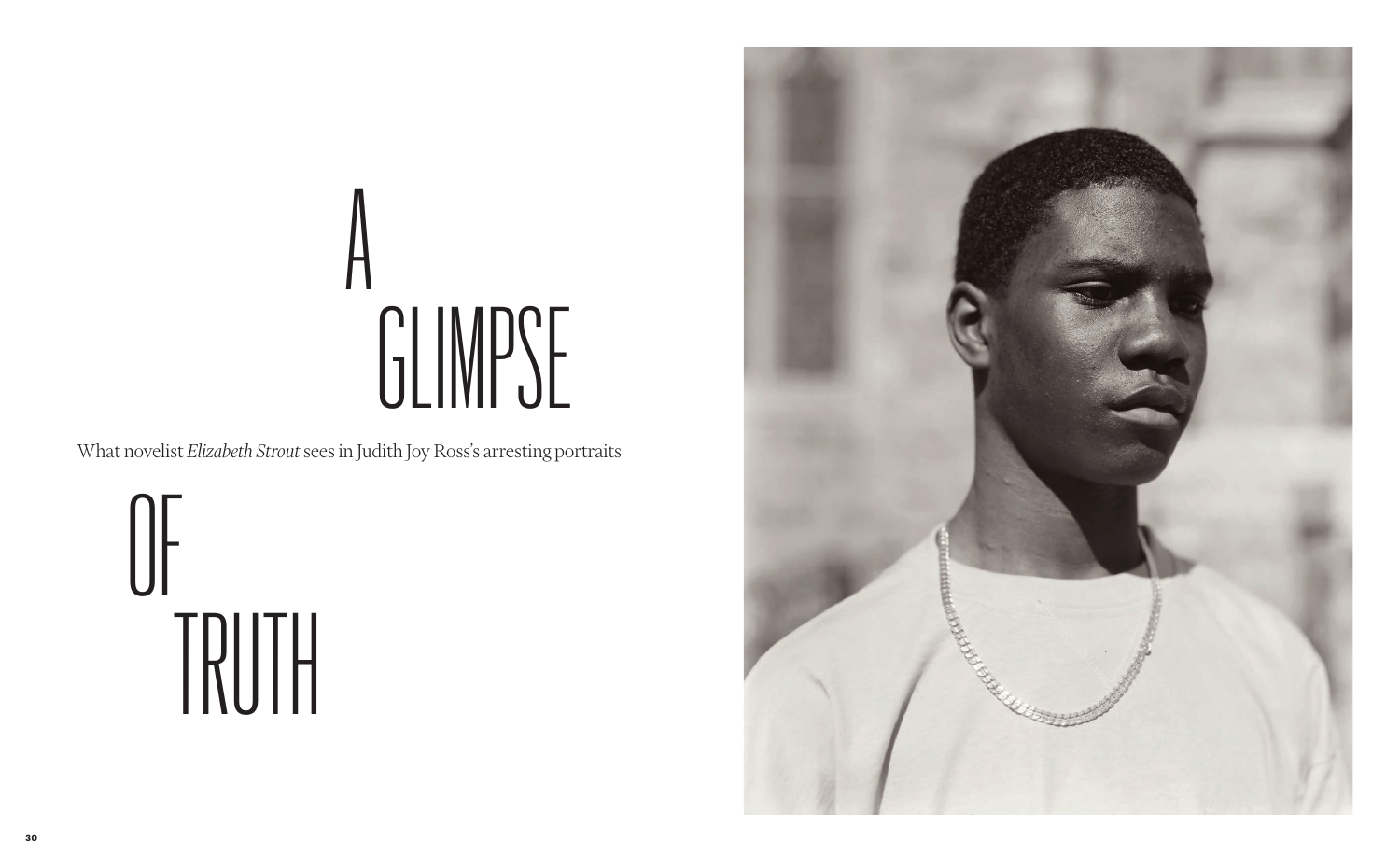

 $\begin{array}{c}\n\hline\n\end{array}$   $\begin{array}{c}\n\hline\n\end{array}$   $\begin{array}{c}\n\hline\n\end{array}$   $\begin{array}{c}\n\hline\n\end{array}$ ere is a thing I have always believed to be true about ordinary people: inside each one of us is an entire world, a universe of emotions and reactions and ambiguities and confusions. And yet there is something in this mess of stuff we have inside ourselves that is *honest*. But only a small part of that ever gets shown to the outer world. This inner world of our honest self, colliding constantly with

the outer world, is what interests me as a fiction writer, along with my deep and abiding desire to know what it feels like to be another person.

In the photographs of Judith Joy Ross, we are allowed a glimpse of truth into who the person is that she is photographing. And what a thing! To see with our own eyes into the honest self of another! These photographs are breathtaking and glorious in their ability to capture what would seem to be uncapturable. It must be Ross's sense of wonder that has made it possible for her to do this. Her apparently fathomless sense of wonder and curiosity of what – for a moment – it might feel like to be *that* person.

A man leans against a blackboard ("Mr. Adam Rutski, Spanish teacher, Hazleton High School").

THIS SPREAD, FROM LEFT: 'MR. ADAM RUTSKI, SPANISH TEACHER, HAZLETON HIGH SCHOOL', 1992; 'UNTITLED, EURANA PARK, WEATHERLY, PENNSYLVANIA', 1985

PREVIOUS PAGE: 'NORTHEAST PHILADELPHIA, PENNSYLVANIA', 1999

He is holding a piece of paper in his hand, and to see him in this photograph is to all but know him. His haircut, the tip of his nose in its profile, his tie, his trousers – one can almost feel the fabric of these trousers – all this makes him feel to me to be profoundly familiar. His gaze, which is not at the camera, connotes a slight fatigue, a sense of chronic world-weariness, and yet an acceptance of that fate as well. I stare at him and believe that I know him. Not because he reminds me of anyone I know, but because he is *himself*.

In "Untitled", taken at the Vietnam Veterans Memorial, Washington DC in 1984, we see the face of a young boy/man on the cusp of understanding his position in the world, and Ross has captured something ineffable in the poignancy of this face. The face is honest, it is *his* face. I keep looking at that face and thinking: "Oh!" And what I mean by that is: So this is you, this is really, *really* you.

And how does Ross do this?

By caring deeply for her subject and somehow letting that person know she holds no judgment, is only there to experience them for a few moments, and so gains their trust in some essential way.

Three young girls in bathing suits stand eating ice cream bars ("Untitled, Eurana Park, **▶**

## About the artist

*For 40 years, Judith Joy Ross has captured scenes of everyday life on large-format cameras. Her subjects – often working-class people in northeastern Pennsylvania, where she is from and still lives – are children, teenagers, workers, anti-war protestors, members of Congress. Her work has been exhibited at museums including MoMA, the San Francisco Museum of Modern Art and the National Gallery of Canada. In 2017, she was awarded the Lucie Award for Achievement in Portraiture.* 

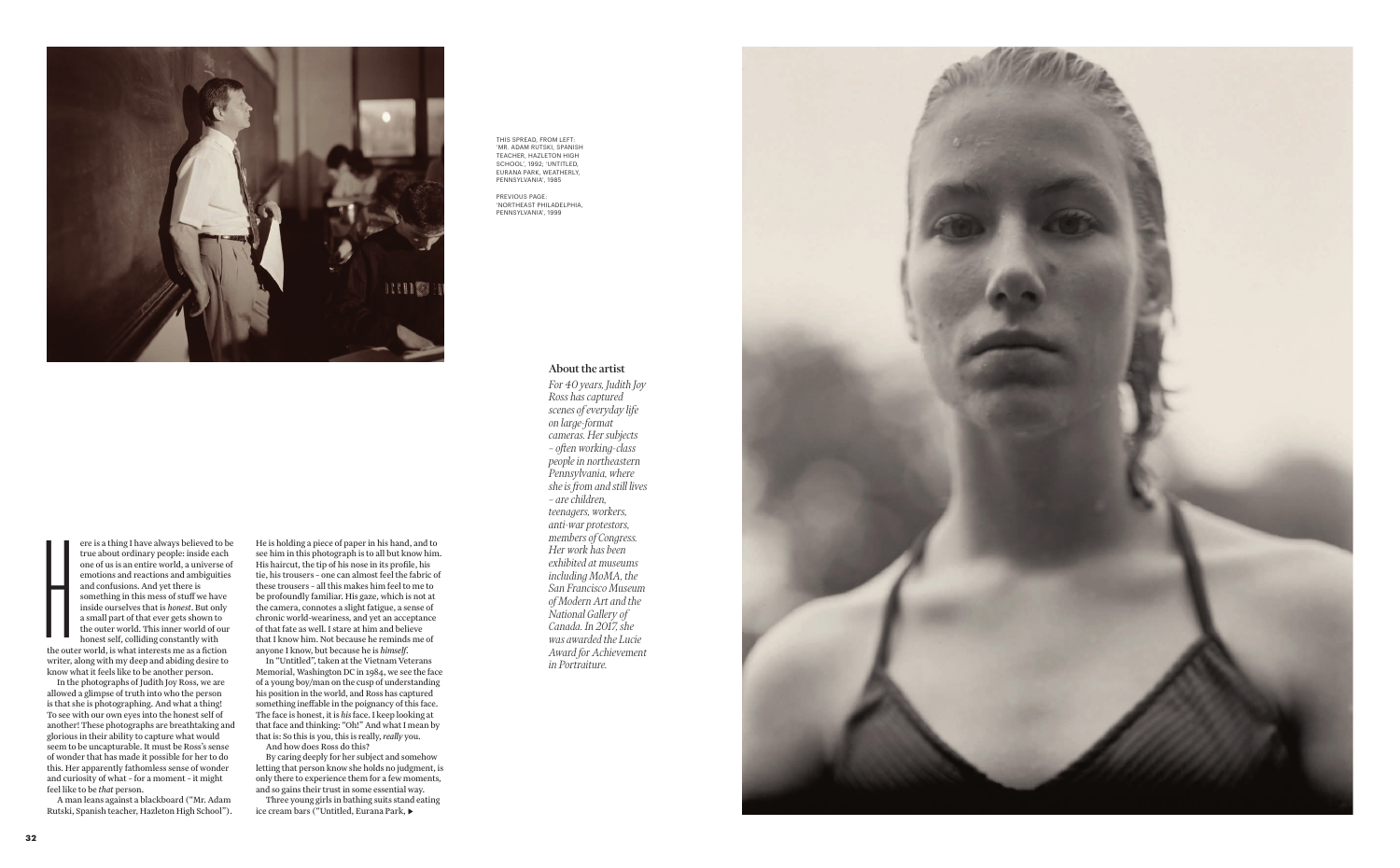



FROM LEFT: 'UNTITLED,<br>VIETNAM VETERANS<br>MEMORIAL, WASHINGTON,<br>DC', 1984; 'FIFTH STREET,<br>BETHLEHEM, PENNSYLVANIA',<br>1996; AND 'OFFICER JOAN<br>FENNSYLVANIA', 1990<br>PENNSYLVANIA', 1990





## 'ORDINARY PEOPLE, PERHAPS, BUT THROUGH ROSS'S LENS WE CAN SEE THAT THEY ARE, IN FACT, EXTRAORDINARY, AS ALL PEOPLE ARE' ELIZABETH STROUT